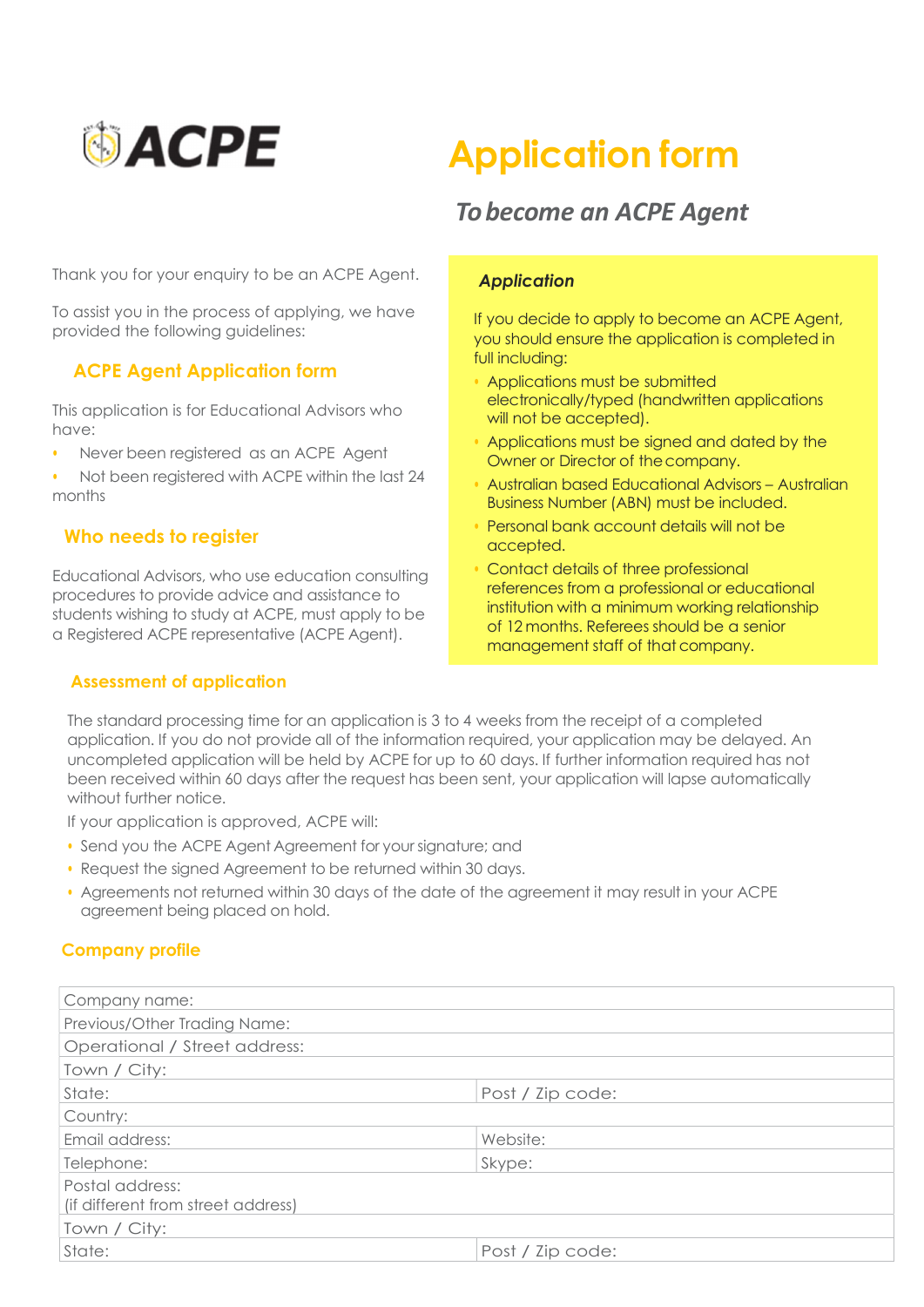| Year founded:                                                                                                                                                                               | Years as an Educational Advisor: |                     | Number of staff: |
|---------------------------------------------------------------------------------------------------------------------------------------------------------------------------------------------|----------------------------------|---------------------|------------------|
|                                                                                                                                                                                             |                                  |                     |                  |
| Business profile / Strategic plan:                                                                                                                                                          |                                  |                     |                  |
| Yes (Please attach)<br>No                                                                                                                                                                   |                                  | Yes (Please attach) | No               |
| Number of offices / locations (List)                                                                                                                                                        |                                  |                     |                  |
| Sub-agencies (List)                                                                                                                                                                         |                                  |                     |                  |
| Partnerships with other agencies (List)                                                                                                                                                     |                                  |                     |                  |
| Associations / affiliations / training certificates with any other relevant organisations (List)                                                                                            |                                  |                     |                  |
| Associations / registrations with any local authorities / governments / councils / etc. (List)                                                                                              |                                  |                     |                  |
|                                                                                                                                                                                             |                                  | 1.                  |                  |
| Please advise names of three (3) other institutions you                                                                                                                                     |                                  | $\overline{2}$ .    |                  |
| represent                                                                                                                                                                                   |                                  | $\overline{3}$ .    |                  |
|                                                                                                                                                                                             |                                  |                     |                  |
| Has your company, or any individual within your company, ever been involved in past, pending, threatened or<br>potential litigation, arbitration, administrative actions or other disputes? |                                  |                     |                  |
| <b>Educational Company Director</b>                                                                                                                                                         |                                  |                     |                  |
| Please indicate the geographical territories you will recruit students from (List)                                                                                                          |                                  |                     |                  |
| Position / Job title:                                                                                                                                                                       |                                  |                     |                  |
| Title: Mr Mrs Miss Ms<br>Other                                                                                                                                                              |                                  |                     |                  |
| First name:                                                                                                                                                                                 |                                  |                     |                  |
| Family name:<br>Telephone/ Mobile:                                                                                                                                                          |                                  |                     |                  |
| Email address:                                                                                                                                                                              |                                  |                     |                  |
| Place indicate the aeographical territories you recruit students to (List)                                                                                                                  |                                  |                     |                  |
|                                                                                                                                                                                             |                                  |                     |                  |

ase indicate the geographical territories you recruit students **to** (List)

| Where do you source your students from?                                      | Local school relationships                                      |      |
|------------------------------------------------------------------------------|-----------------------------------------------------------------|------|
| (Please enter a percentage of students recruited<br>from each source)        | Online advertising campaigns                                    |      |
|                                                                              | Hosting expos, fairs and / or seminars                          |      |
|                                                                              | Operating or supporting an international<br>foundation          | $\%$ |
|                                                                              | Operating or supporting university test<br>preparation programs | $\%$ |
|                                                                              | Word of mouth                                                   |      |
|                                                                              | Other                                                           |      |
| What media do you use for advertising?                                       |                                                                 |      |
| What type of programs do you send your                                       | Language                                                        |      |
| students to? (Please enter a percentage of<br>students sent to each program) | High School                                                     |      |
|                                                                              | University - Undergraduate                                      | $\%$ |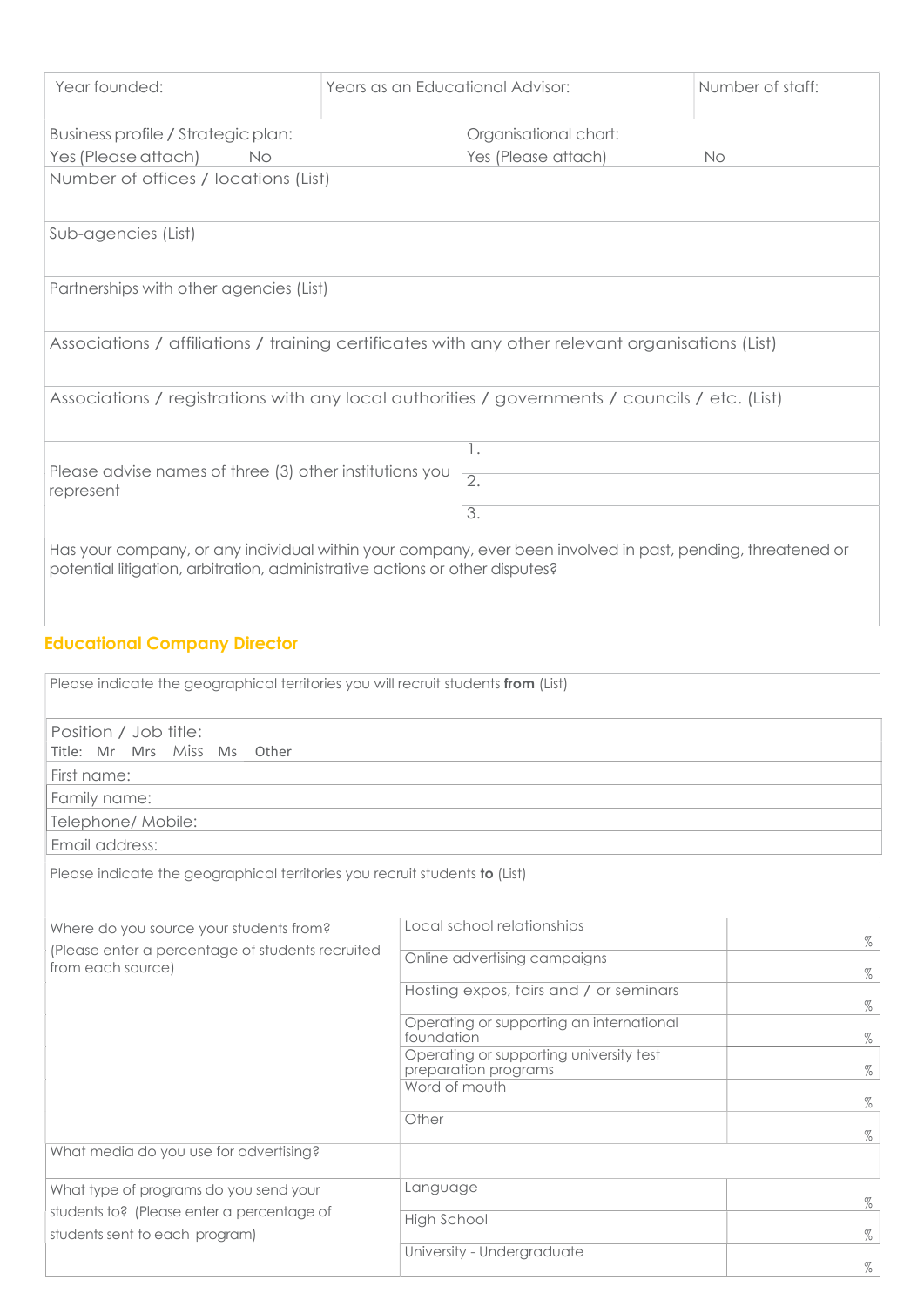|                                                                               | University - Postgraduate      | $\%$ |
|-------------------------------------------------------------------------------|--------------------------------|------|
|                                                                               | University - Pathways programs |      |
|                                                                               | Internships                    | $\%$ |
|                                                                               | Other                          | $\%$ |
| Visa success rate (Please enter student visa success rate as a<br>percentage) |                                |      |
| What services do you provide to students?                                     |                                |      |
| Please provide details of any fees you charge students                        |                                |      |
| How many counselors do you employ?                                            |                                |      |
| Please advise if you, or any of your staff, have studied in<br>Australia      |                                |      |
| Please advise if you, or any of your staff, have visited the ACPE<br>campus   |                                |      |
|                                                                               |                                |      |

### Bank details (for compensation/marketing fee payments)

This section is compulsory and must be completed in full including payment currency. Please refer to Appendix A for a list of countries where IBAN is mandatory. Include additional bank details as an attachment.

| Bank name:                                                                                                 |
|------------------------------------------------------------------------------------------------------------|
| Branch name:                                                                                               |
| Bank address:                                                                                              |
| SWIFT code:                                                                                                |
| <b>IBAN</b> number:                                                                                        |
| BSB / IFS / Sort code:                                                                                     |
| Account number:                                                                                            |
| Account name:                                                                                              |
| Account holder address:                                                                                    |
| Email address for remittance advice:                                                                       |
| Payment currency - tick all that may apply (Note: Payments to Canada can only be made in Canadian Dollars) |
| HKD CNY INR<br>NZD SGP CAD Other:<br>GBP<br>AUD<br><b>USD</b>                                              |

#### Referees

Please provide the name and contact details of two(2) referees from professional institutions. Referees should be from a professional or educational institution.

This section **must** be completed.

#### First referee

| Institution:   |  |
|----------------|--|
| Contact name:  |  |
| Position:      |  |
| Email:         |  |
| Second referee |  |

| Institution:  |  |
|---------------|--|
| Contact name: |  |
| Position:     |  |
| Email:        |  |
|               |  |